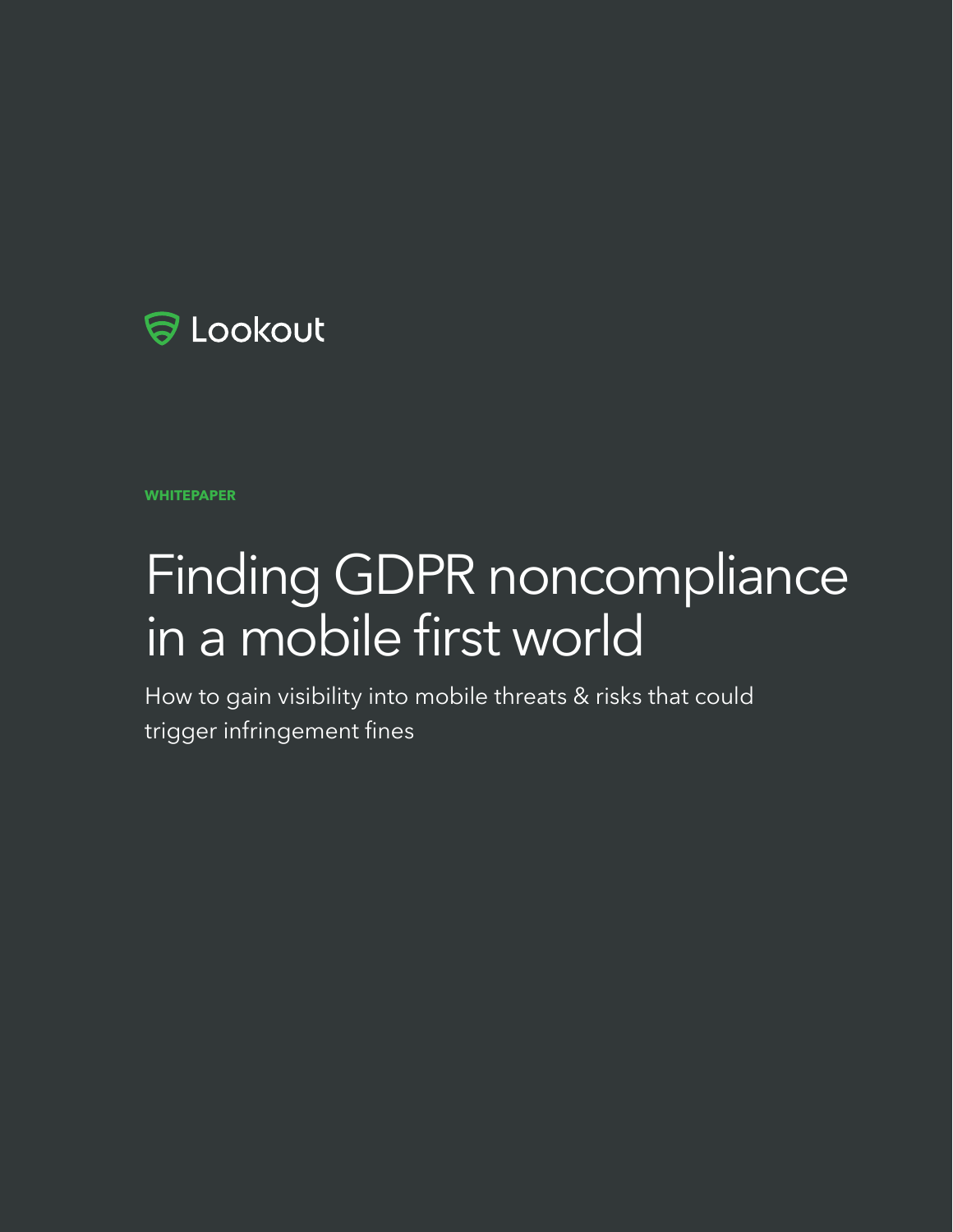"Personal data shall be processed in a manner that ensures appropriate security of the personal data, including protection against unauthorised or unlawful processing and against accidental loss, destruction or damage, using appropriate technical or organisational measures ('integrity and confidentiality')."

GDPR Article 5, clause 1(f)

# **GDPR is unavoidable and will directly impact how your organization handles personal data**

GDPR continues to gain a lot of attention in corporate security and IT departments as well as in the C-suites and boardrooms of many global companies, and that's a good thing. The regulation, a set of rules created by the European Parliament, European Council and European Commission, will come into effect on May 25, 2018. It is designed to bolster data protection and rights to privacy for individuals within the European Union (EU). GDPR also addresses the export of "personal data," which is any information relating to an identified or identifiable individual — outside the EU.

| <b>Defining Terms</b> |                                                                                           |
|-----------------------|-------------------------------------------------------------------------------------------|
| Personal Data         | Any information relating to an identified or identifiable natural person ("Data Subject") |
| Natural Person        | A living human being                                                                      |
| Data Subject          | Any person whose personal data is held by a compan                                        |

Any organizations that handle data for individuals in Europe need to be preparing for GDPR compliance today, and that includes many U.S.-based companies that do business or offer services in Europe.

At the same time, mobile technology is everywhere. The digital and mobile transformation has made mobile devices critical infrastructure for day-to-day operations in nearly every organization. This massive shift has put the privacy of personal data on mobile at risk. Every department and each employee in your organization with access to customer, partner, or employee personal data has the potential to have that data compromised through their mobile device — triggering a GDPR infringement event.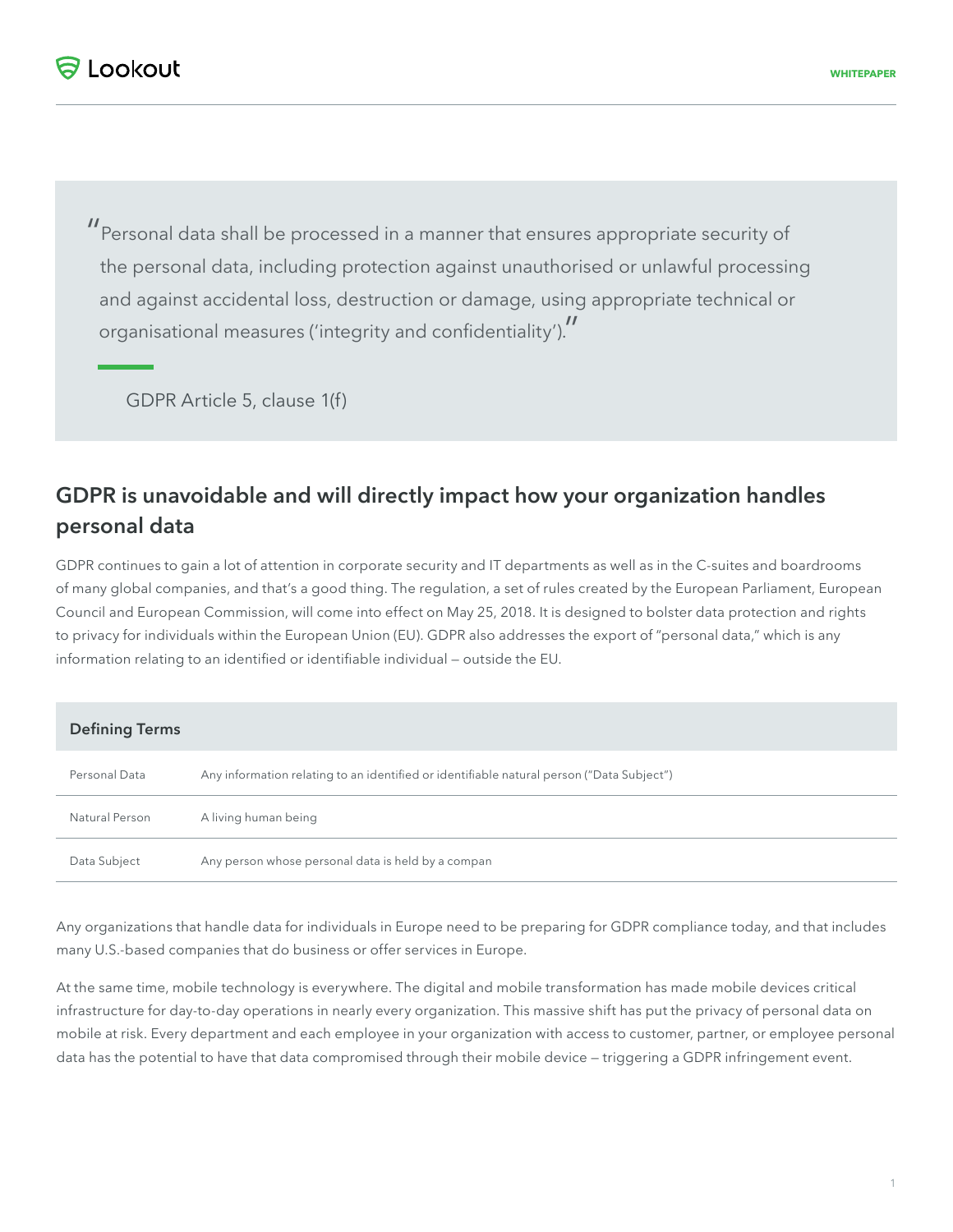As research firm Gartner Inc. noted in a report, [Revisit Your Enterprise Mobility Management Practices to Prepare for EU GDPR](https://www.gartner.com/doc/3709317/revisit-enterprise-mobility-management-practices). "By 2019, 30% of organizations will face significant financial exposure from regulatory bodies due to their failure to comply with GDPR requirements to protect Personal Data on mobile devices."

In order to avoid this outcome, and to be truly compliant with GDPR, companies must understand and address the [Spectrum](https://www.lookout.com/spectrum-of-mobile-risk)  [of Mobile Risk](https://www.lookout.com/spectrum-of-mobile-risk) by securing personal data from mobility-related risks that can jeopardize their ability to meet compliance requirements.



Get a printable version of the Mobile Risk Matrix [here.](https://www.lookout.com/info/mobile-risk-matrix)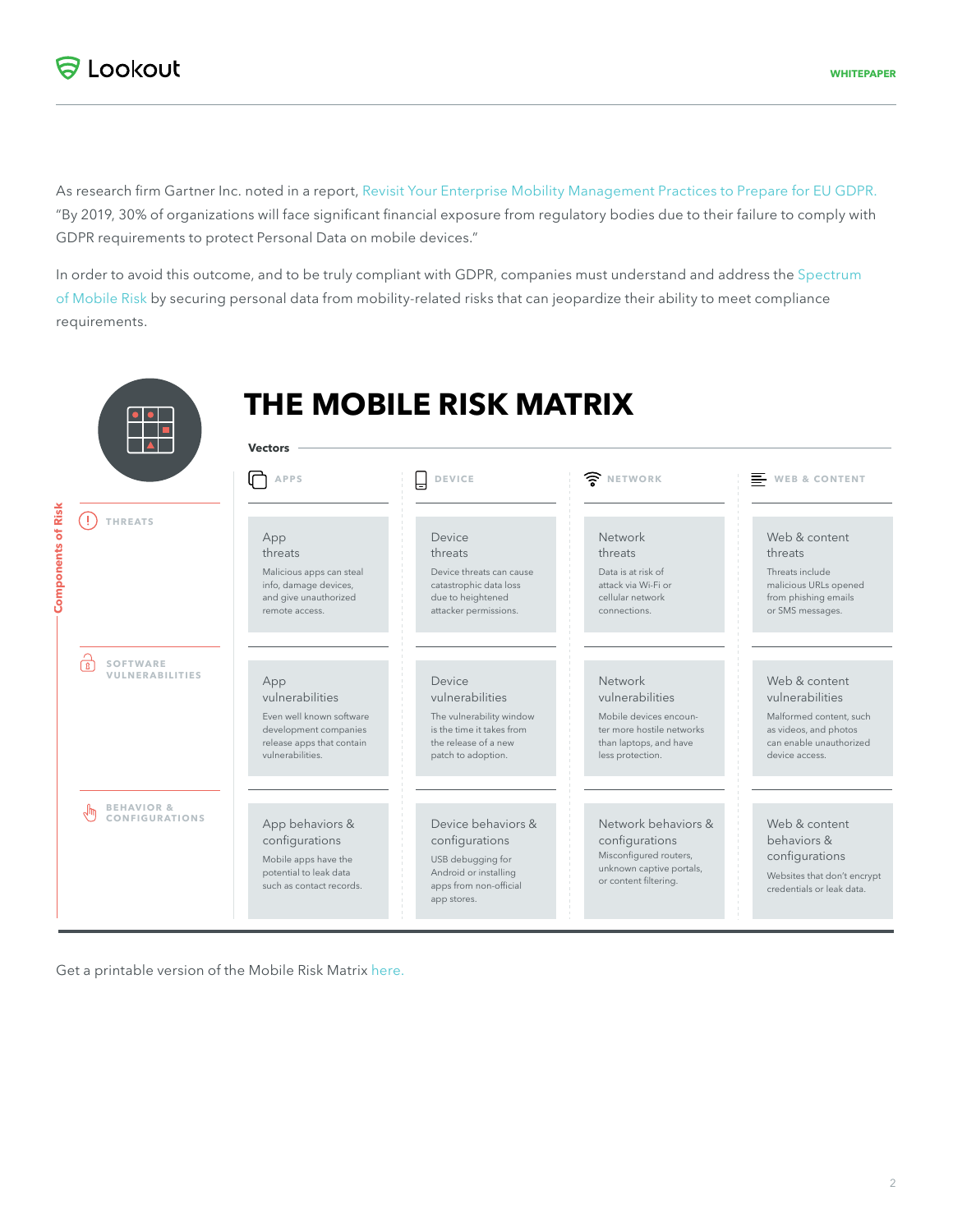# **Why mobile is a problem for GDPR compliance**

Digital transformation is one of the key catalysts for increasing access to regulated personal data on mobile devices. As enterprises embark on digital transformations that include both a big move to the cloud and extensive access to data via mobile devices they also open that data up to compromise from a range of malware, vulnerability exploits, and nonmalicious data leakage.

Employees now have more choices than ever over the way they can work and from which locations. They can choose the devices, apps, and networks from which to access corporate data and applications. This includes their own devices and apps as well as those owned or controlled by their organizations. Mobility has enabled employees to work from wherever they happen to be at the moment, and to gain access to workrelated data and networks.

Many of the current hardware and software security solutions enterprises have do not address the spectrum of mobile risk. Legacy products developed years ago were not designed to secure mobile endpoints, and even mobile management tools do not address all mobile security threats, vulnerabilities or risky behaviors.

Because of this mobile security gap, companies can suffer significant security breaches that often result in exposed data, financial losses, lawsuits, and damage to corporate reputation and brand. But that's not all. Mobile devices now present a significant compliance risk to organizations as well. The same policies that companies have applied to their fixed endpoints now also need to be applied to mobile endpoints.

Companies need to focus on how data compromise can happen on mobile devices, and how both malicious attacks and non-malicious data leakage from apps can cause an enterprise to be out of compliance—and therefore face significant fines and other negative outcomes.

The question is now: how does my organization ensure the security of the data being accessed by our mobile fleet? Each organization's answer will affect their ability to protect critical intellectual property and achieve compliance.



<sup>\*</sup>An online survey was conducted to a panel of potential U.S. and U.K respondents. The recruitment period was September 5, 2017 to September 15, 2017. A total of 2062 respondents completed the survey (excluding terminates and abandonments). All respondents were 18 years of age or older, employed full time at a company with 1,000 employees or more, and work for a company that has employees and/or customers/partners in the European Union (this excludes the UK; If only customers/partners, the company must store their personal data). 1000 of the respondents were a decision maker or involved in decision making process as related to IT security, and had a title level above intern, entry level, analyst/associate. The remaining respondents were enterprise employees with the same criteria as above. The sample was provided by Market Cube, a research panel company. All were invited to take the survey via an email invitation. The margin of error is 2.2%.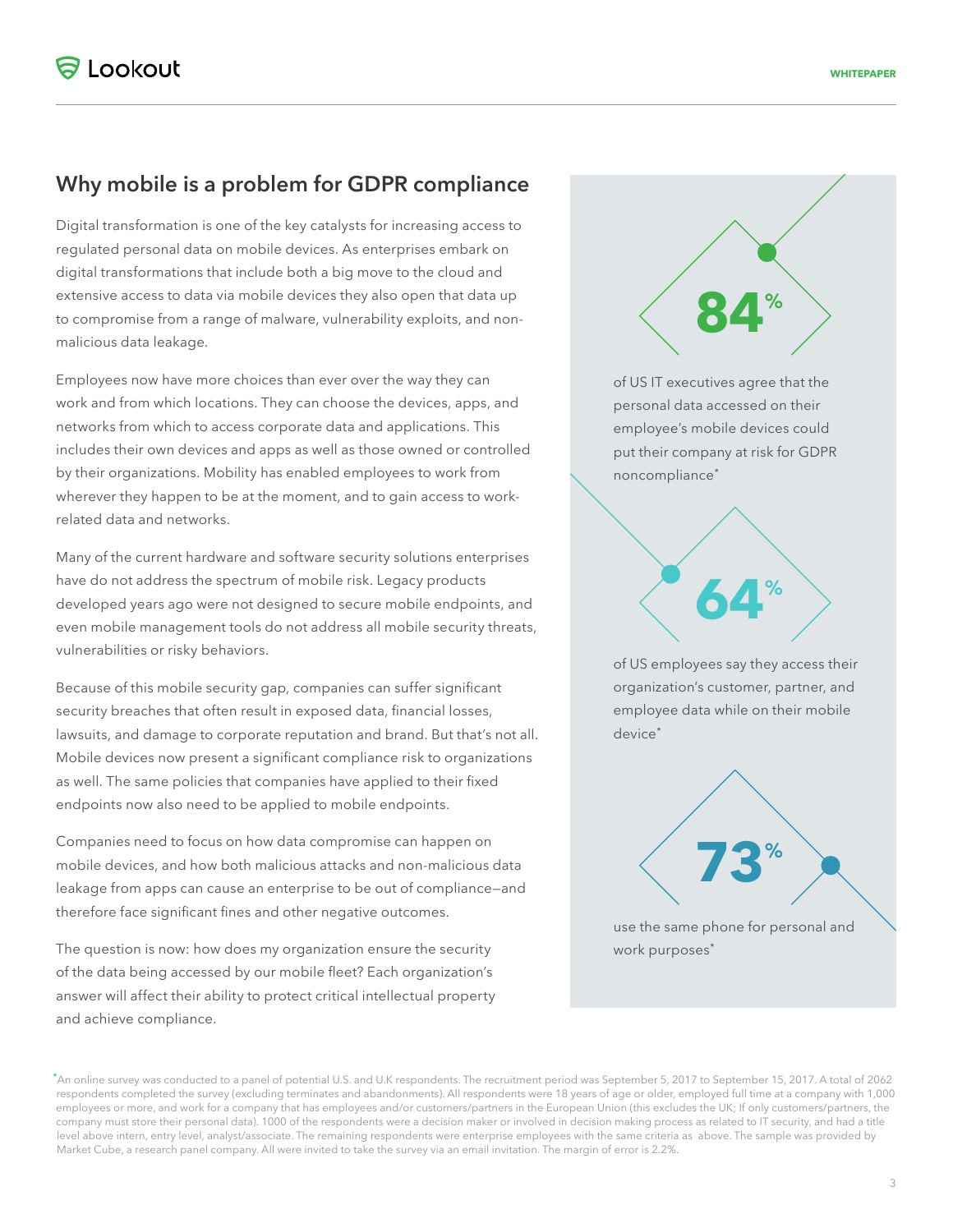# **Understanding the threats & risks to GDPR compliance from mobile**

While many organizations have already begun the process of GDPR compliance, many are still in the assessment phase.

One of the key elements of GDPR is "Privacy by Design," a framework that is based on proactively embedding privacy into the design and operation of IT systems, network equipment, and business practices.

GDPR formally makes Privacy by Design a legal requirement for organizations, promoting six privacy principles for how EU Personal Data should be handled.



[According to GDPR documentation,](http://eur-lex.europa.eu/legal-content/EN/TXT/HTML/?uri=CELEX:32016R0679&from=EN) privacy principle 6 states that "personal data shall be processed in a manner that ensures appropriate security of the personal data, including protection against unauthorized or unlawful processing and against accidental loss, destruction or damage, using appropriate technical or organizational measures."

What many organizations might not fully realize—even those that are further along in their GDPR compliance efforts—is the impact of mobile technology on their efforts to prepare for the new rules.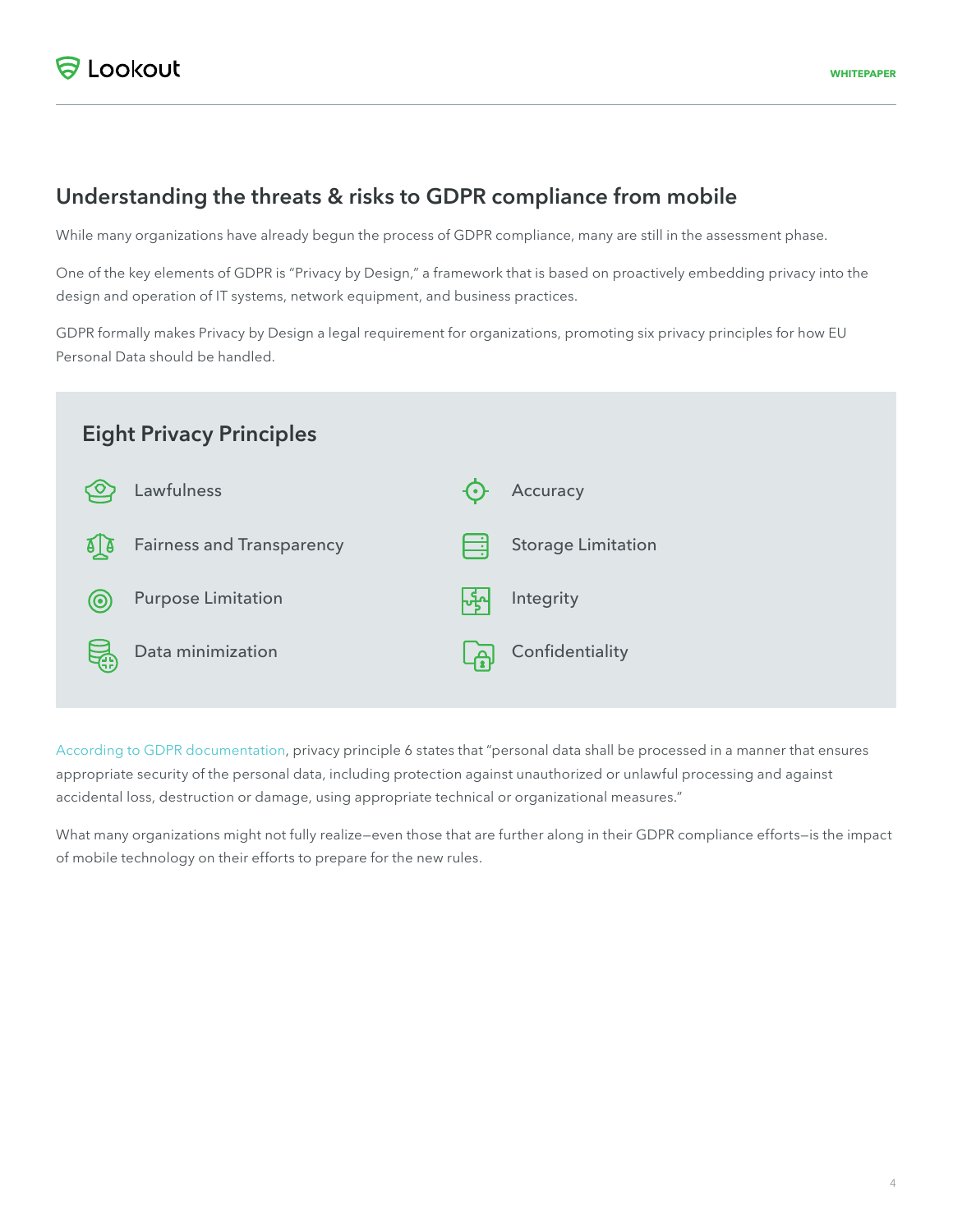# **How exactly do the GDPR requirements apply to mobile?**



**Data Handling Breach Notification All the U.S. Privacy by Default** 

Companies need to know what data is being accessed on mobile devices, who is accessing the data, how this data access is being controlled, and where the data goes.

Companies need to know at all times what their visibility is into mobile threats, how they are notified about threats, and how they can remediate mobile threats in a timely manner.



Companies need to know how they can balance control with end-user privacy, and whether they are unwittingly collecting further personal data.

### **A number of mobile risks can directly violate privacy principle 6 of GDPR**

- Malicious apps that can leak or infiltrate information, damage devices by embedding so deeply that they cannot be removed from the device even with a factory reset, and provide unauthorized remote access
- Device threats that can heighten attacker permissions to spy on communications occurring on the device, causing catastrophic data loss
- Mobile apps that access contact records and send data to servers residing outside of the EU
- Mobile devices that are connected to a network that has been compromised by a man-in-the middle attack, resulting in data being siphoned off the device

Given the prevalence of mobile devices access and use of customer data, there's a significant risk factor of data loss or leakage involved. That's true whether the devices are company or employee owned. And the bring your own device (BYOD) phenomenon adds another level of complexity to the challenge. In some countries, many workers continue to bring their own smartphones and tablets into the workplace, which brings an elevated risk of data loss, out-of-date security patches, and other consumer to enterprise mobile issues.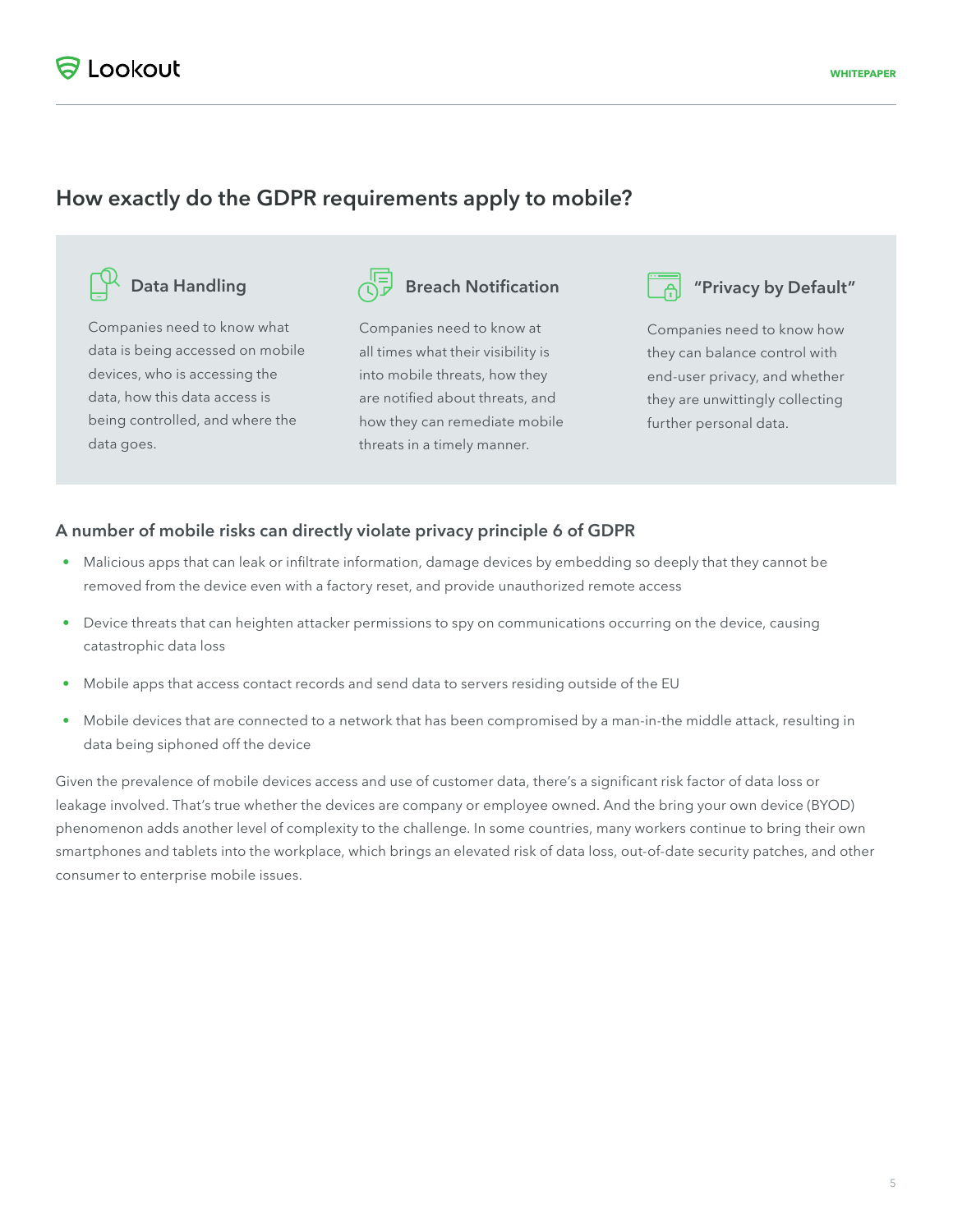# **BYOD is the most common mobility policy**



[Mobile internet use passed desktop back in November 2016](https://techcrunch.com/2016/11/01/mobile-internet-use-passes-desktop-for-the-first-time-study-finds/).

Your employees are likely spending more time on their mobile devices than on their computers, and spending the vast majority of that time working with mobile apps rather than a browser. In a lot of cases, people are using these devices in public places such as coffee shops and hotel lobbies, and relying on those facilities' open Wi-Fi networks for access to corporate data. As many companies move into the cloud rather than dedicated data centers, and this can heighten the security risks based on accessing data.

The growth of mobility in conjunction with the rise in cloud services and apps has been a great boon to productivity and collaboration for many organizations. But it has also put data and systems largely out of the control of central IT and corporate security programs. Consider the data and other IT resources on a typical smartphone: enterprise email, company

and personal credentials, corporate network access, and enterprise apps, as well as capabilities such as built-in high-definition cameras and microphones. Today's smartphone can have access to and store a lot of sensitive data and is frequently on the move.

The growth of mobility in conjunction with the rise in cloud services and apps has been a great boon to productivity and collaboration for many organizations. But it has also put data and systems largely out of the control of central IT and corporate security programs. Consider the data and other IT resources on a typical smartphone: enterprise email, company and personal credentials, corporate network access, and enterprise apps, as well as capabilities such as built-in high-definition cameras and microphones. Today's smartphone can have access to and store a lot of sensitive data and is frequently on the move.

Many users of mobile devices and the mobile apps themselves can potentially put sensitive data at risk. They can access sensitive data such as personally identifiable customer information, upload sensitive data to external servers, violate data sovereignty regulations or send data to risky geographies. There are apps that access cloud storage providers, social networking services, or peer-to-peer networks, apps that don't use adequate encryption when storing or sending data, and apps with known vulnerabilities.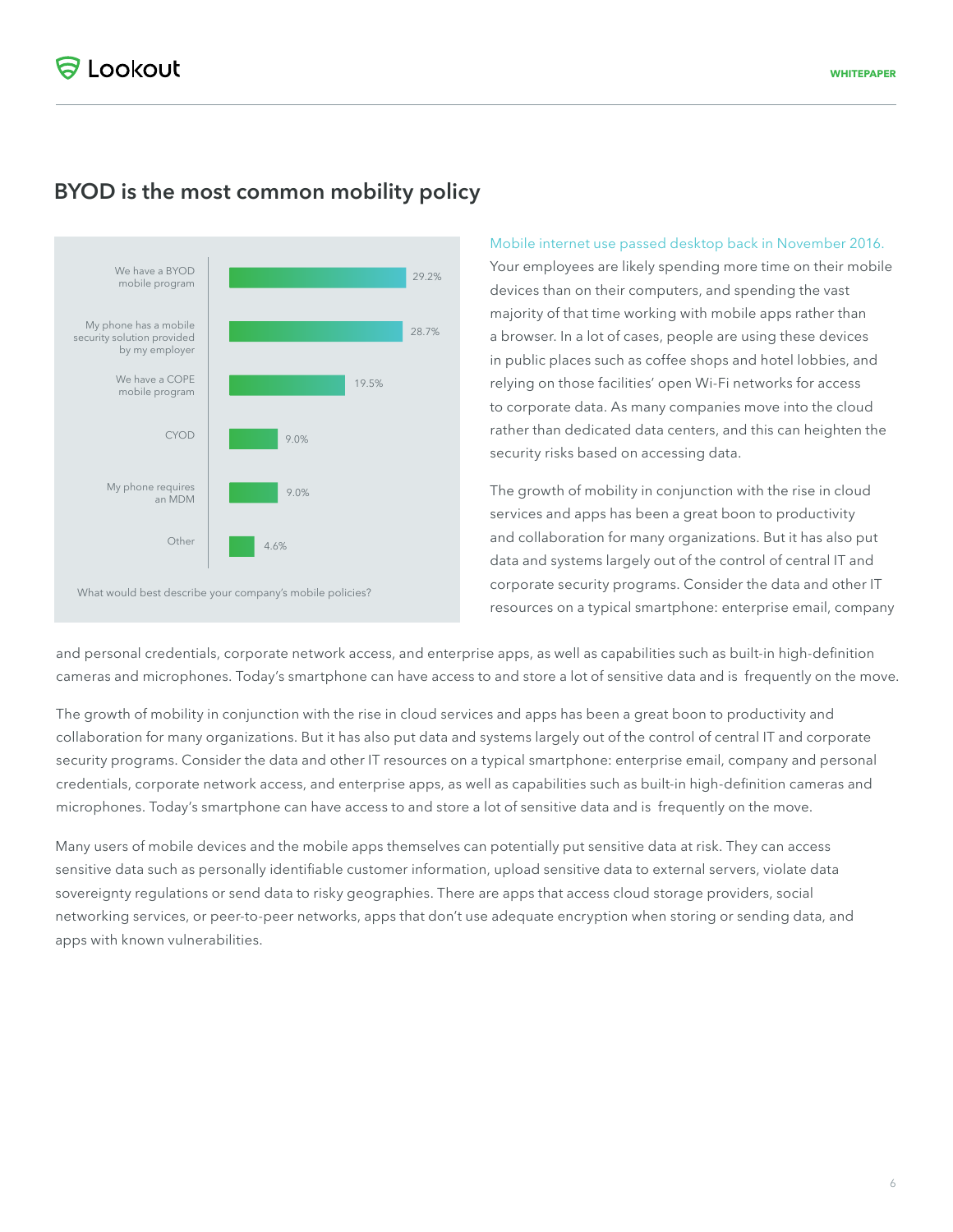

# **Most employees access enterprise calendar and email apps from mobile**

As part of their GDPR compliance efforts, organizations need to deploy technology solutions that enable them to understand the capabilities and risky behaviors of the apps on their employees' mobile devices, by analyzing the apps. They need a solution that protects against mobile attack vectors such as malicious and end-user jailbreaks, operating system vulnerabilities, lost or stolen devices, malicious apps, non-compliant apps, app vulnerabilities, data leakage, and malicious man-in-the-middle attacks.

# **Employee behaviors put personal data at risk on mobile**



Once organizations have achieved visibility across the spectrum of mobile risk, the next step in protecting EU personal data is to establish policies to remediate threats in a timely manner, mitigate the risk of data-leaking apps at scale, and do so while ensuring end-user privacy. One thing to keep in mind with policies is scale. A single policy engine should allow organizations to specify what kinds of behavior and other risks are non-compliant, which enables them to quickly focus on all the potential problem areas within their mobile fleet.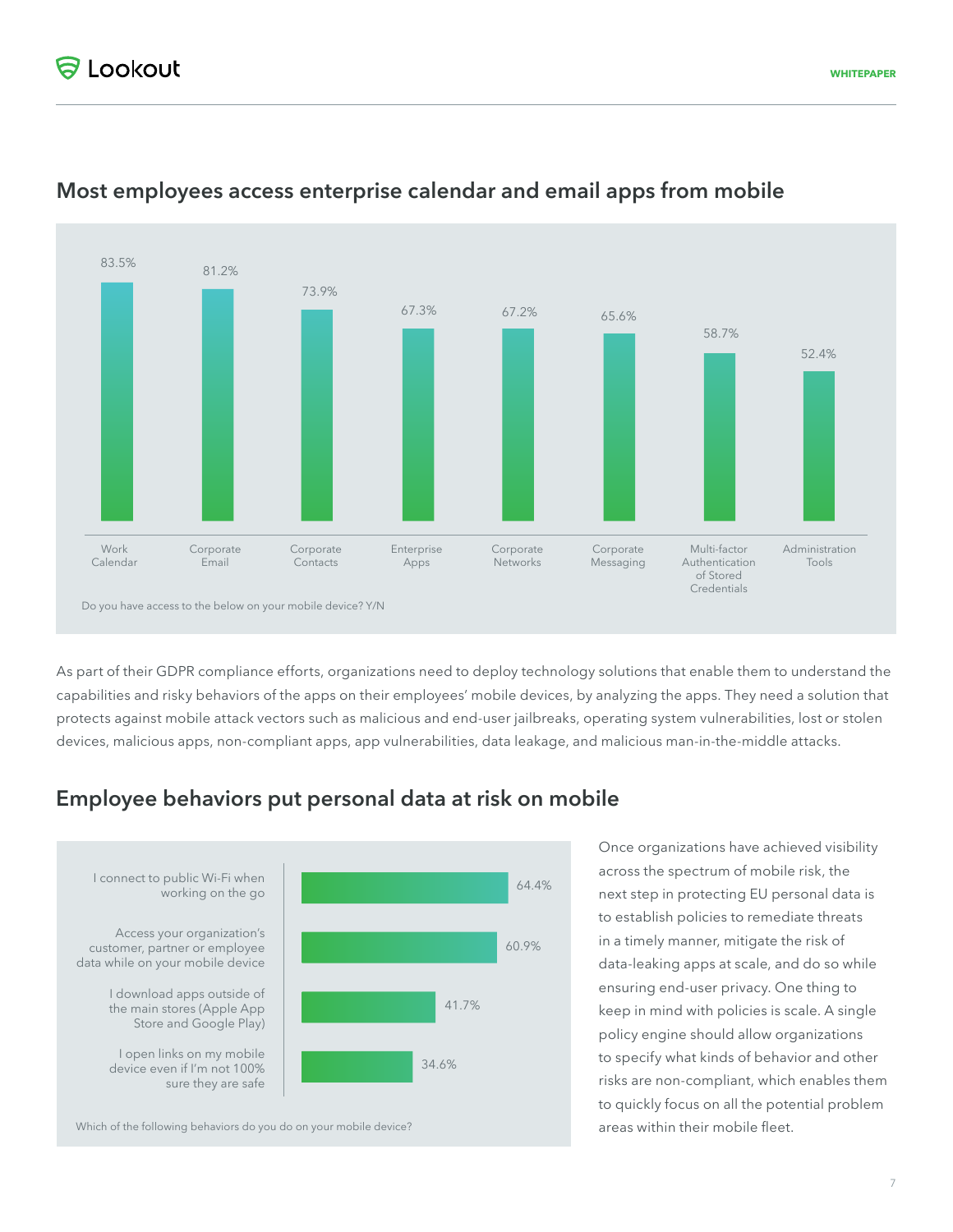# **Finding & stopping mobile threats to GDPR compliance**

Organizations facing GDPR compliance requirements need to look to mobile threat defense solutions such as Lookout Mobile Endpoint Security to provide the visibility and policy controls they need to protect EU personal data, enabling them to achieve measurable risk reduction. Here is how such a solution can help organizations prepare for GDPR:

- **• Quickly identify risks to EU personal data that mobile devices can present.** Lookout Mobile Endpoint Security provides visibility to quickly identify critical mobile risks across the spectrum of mobile risk, drilling down from a dashboard view into detailed information about a specific threat, software vulnerability or risky behavior and configuration that might be putting EU personal data elements at risk of unauthorized access and loss.
- **• Implement comprehensive policy-based protection to remediate mobile risk at scale.** The solution provides the policy controls needed to protect EU personal data at scale, allowing organizations to achieve measurable risk reduction. They can establish policies that can remediate threats in a timely manner, mitigate the risk of data-leaking apps at scale, and do so while ensuring user privacy.
- **• Establish risk-based conditional access policies.** Integrating Lookout Mobile Endpoint Security with mobile device management (MDM) lets organizations establish risk-based conditional access policies to ensure that enterprise data is secure. For example, if the Lookout solution determines that a user has sideloaded an app containing malware, it immediately notifies the MDM that the device is out of compliance and the MDM can invoke an appropriate response such as shutting down the device's access to all corporate apps until the risk is resolved.
- **• Prepare for GDPR's 72-hour breach notification requirements.** Lookout Mobile Endpoint Security provides timely notifications to administrators whenever data is maliciously exfiltrated or leaked from a mobile device. This gives administrators detailed information about the identified issue within the Lookout console, allowing notification to the supervisory authority "without undue delay".
- **• Apply safeguards around transfers of data outside the EU.** The solution provides visibility into apps that are insecurely handling data-at-rest or in-transit, as well as visibility into the locations where data is being sent. This allows organizations to implement safeguards around EU personal data. For in-house developed apps, administrators can upload an app to the console and it will be analyzed for these vulnerabilities, alongside other risky behaviors.
- **• Ensure that the mobile security solution adheres to the Privacy by Design principles.** Lookout developed its solutions with the Privacy by Design concept in mind. The company has a heritage of protecting millions of devices worldwide, and its solution has been designed to respect the privacy of end users. For example, it has robust privacy controls, including the ability to restrict collection of any personal information associated with users or devices under management.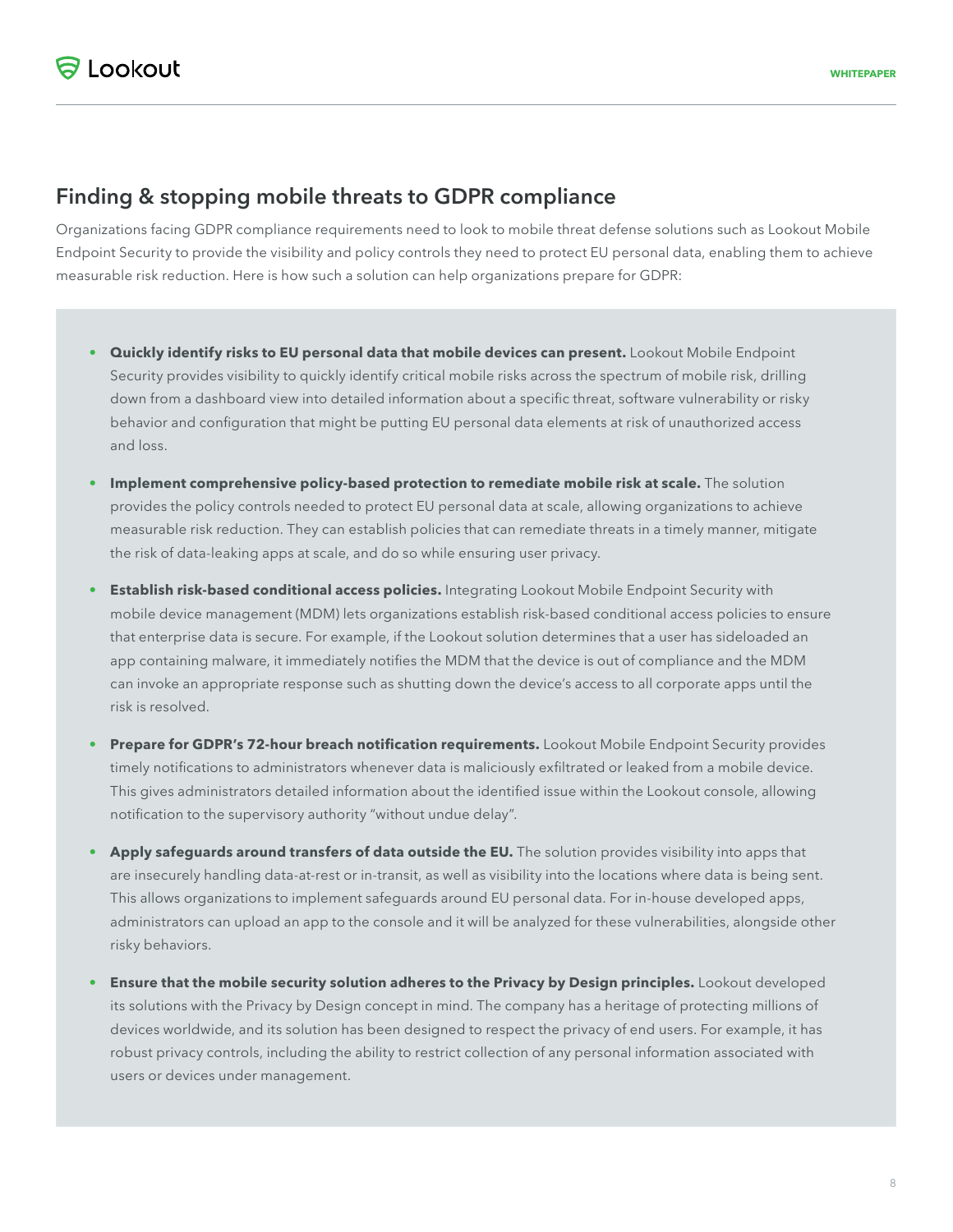What makes the Lookout solution especially effective and unique when it comes to GDPR readiness is its massive global sensor network and threat intelligence capabilities. The success of Lookout's personal and enterprise endpoint products has given the company visibility into threats and risks from more than 150 million mobile devices worldwide.

Every month millions of devices in more than 150 countries send security telemetry to the Lookout Security Cloud, ensuring that Lookout can track evolving threat actors and provide novel threat discoveries such as the Pegasus spyware. The massive mobile dataset that is unique to Lookout gives customers the advantage of security precision and context: it allows organizations to understand if a potential mobile threat signal or characteristic is normal, rare, or truly anomalous in the world, based on more than 50 million unique mobile applications and tracks their prevalence in real-time across its global sensor network.

By fully understanding the requirements of GDPR—including the many implications for mobile devices—and deploying effective technology solutions to protect data in the mobile environment, companies can be best prepared for meeting these new regulatory requirements.

It's important to keep in mind that with security and privacy, it's difficult to know exactly what it means to be in compliance. There are always degrees of compliance; it's not a black and white issue. What one company considers adequate compliance another might consider to be lax, and yet another might think of as overkill. The variance depends on the risk tolerance of the organization. And while no mobile solution will make companies "compliant," a solution should address the mobile threats and vulnerabilities a company can potentially face.

GDPR sets a new standard on how organizations must handle and protect Personal Data. It's not a new concept; it's something most organizations have already tackled in some form. But now it's time to properly scope your privacy program to include the mobile infrastructure.

## **Next steps: get visibility into mobile threats to extend GDPR compliance to mobile**

GDPR sets a new standard on how organizations must handle and protect personal data. It's not a new concept; it's something most organizations have already tackled in some form. But businesses are now facing severe pressure to comply with a growing number of government and industry regulations involving data protection, including GDPR. This makes now the time to properly scope your privacy program to include the mobile infrastructure.

The stakes of non compliance are extremely high, including potentially heavy fines. For example, GDPR states that penalties for noncompliance can be up to 4% of a violating company's global annual revenue, depending on the nature of the offence.

The need for data security and privacy must extend to the mobile environment, because that's where much of day-to-day business operations and processes are taking place today. But it also presents a host of security threats, vulnerabilities and risky behaviors that can jeopardize the confidentiality, integrity, and availability of data.

In the end, the need for regulatory compliance is actually providing organizations with a prime opportunity to strengthen their overall security—including the security of their growing mobile ecosystems.

Visit: [www.lookout.com/gdpr](http://www.lookout.com/gdpr) to learn more about how your organization can extend GDPR compliance to mobile.